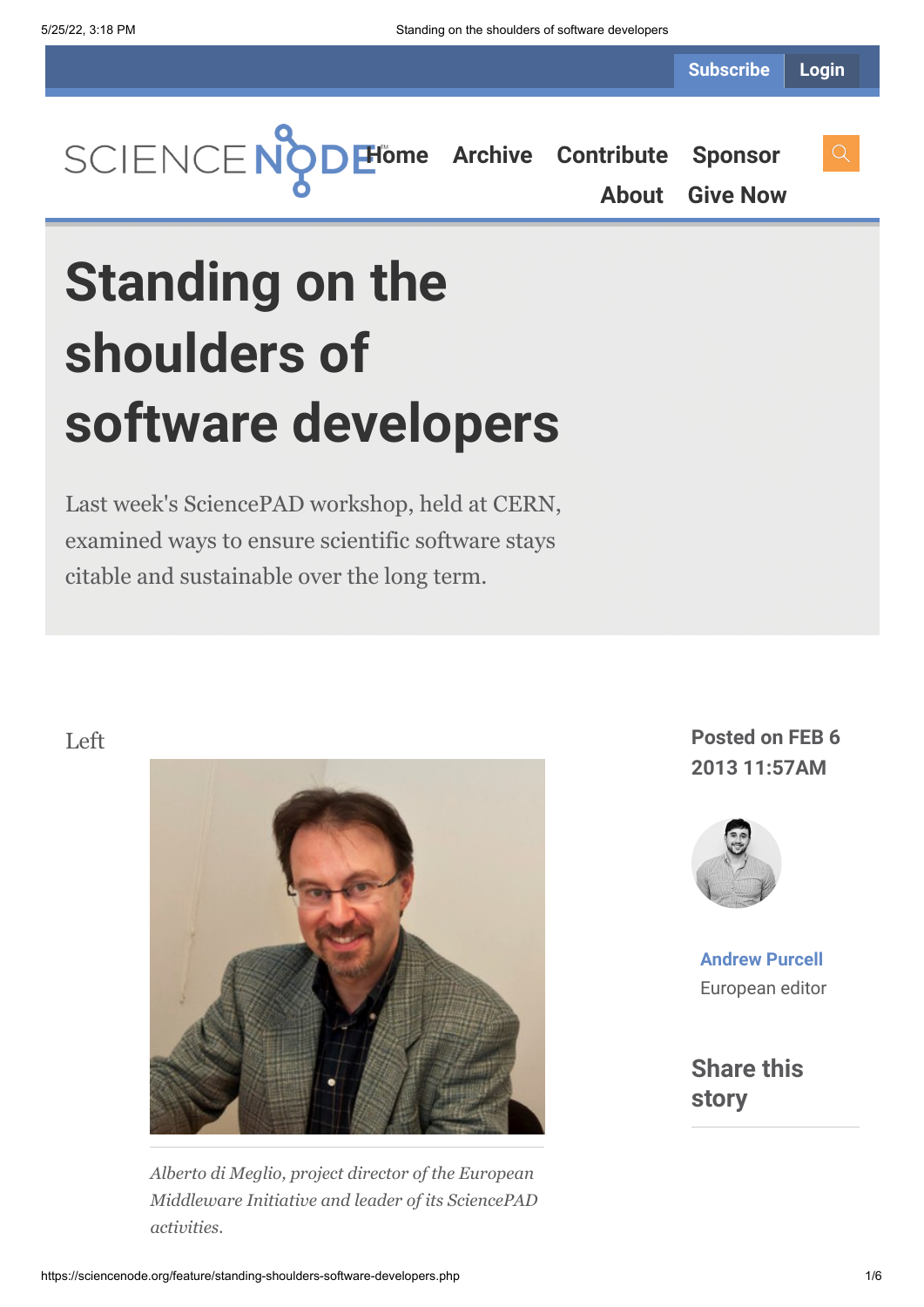uncared for, software decays. Like a grand, old building, it may fall into ruin if abandoned. But, as with any treasured monument, there are those who will fight to preserve scientific software; those who seek to ensure that the hard-won gains of today's researchers are not frivolously lost for the researchers of tomorrow.

On Wednesday 30 January, around 40 such 'epreservationists' converged on CERN for the [SciencePAD Persistent Identifier's Workshop](https://indico.cern.ch/conferenceDisplay.py?confId=218386) (SPID2013), the aim of which was to investigate ways of improving collection, storage, and preservation of information concerning the software used in scientific research. Of course, the motivation for doing so is not mere nostalgia, but a desire to ensure that software developed can be reused by researchers in the future and that the scientific results generated through the use of specific software remain reproducible for years to come.

[Alberto di Meglio, project director of the European](http://www.eu-emi.eu/) [Middleware Initiative and leader of its SciencePAD](http://www.isgtw.org/feature/sciencepad-treasure-hunt-persistent-identifiers) activities, stresses the importance of online software repositories in achieving these goals. "It is important that the software used to help produce scientific publications is properly cited," he says. "The ultimate goal is for scientists to be able to locate software in a repository and get citation information which they can use in their own publications."



**Tags**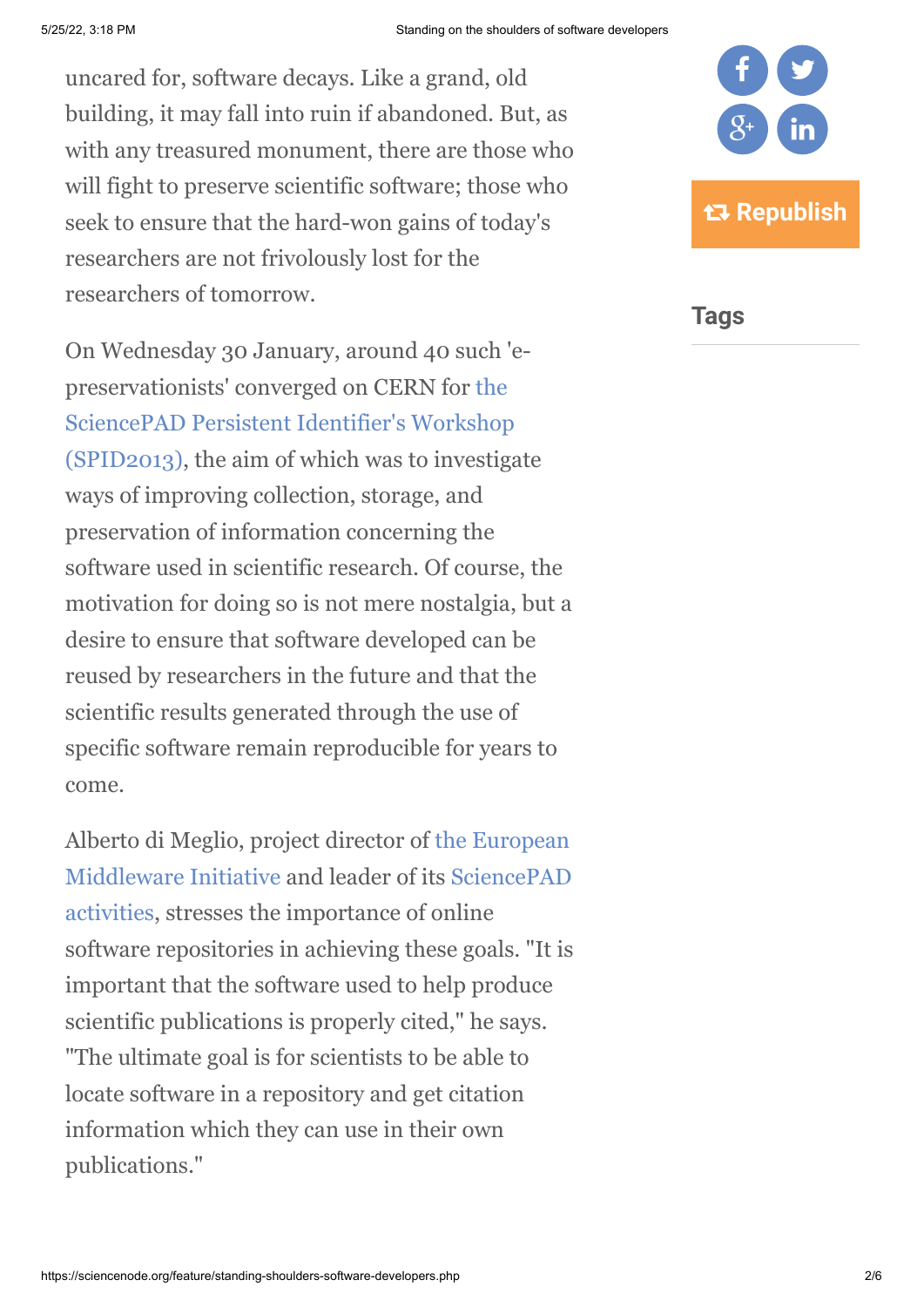"One solution is to write a publication about the software you've developed," suggests Martin Fenner of [ORCID.](http://about.orcid.org/) This way, he argues, researchers would be able to cite software used for research within existing academic publishing structures. Another approach would be to tag software with persistent identifiers, long-lasting reference codes akin to the digital object identifiers (DOIs) assigned to research papers themselves.

However, this isn't just about software developers trying to get the recognition they feel they deserve; rather, it's about ensuring that research groups don't duplicate one another's efforts and that scientists are able to successfully build on the work [of their peers. Rudolf Dimper of the European](http://www.esrf.eu/) Synchrotron Radiation Facility says that online software repositories have a vital role to play in building the trust necessary to achieve these goals: "If software is well maintained and it is well documented, researchers then actually trust these programs to do their own data analysis and will be less tempted to redesign similar or even identical programs themselves."

[Neil Chue Hong, director of the Software](http://www.software.ac.uk/) Sustainability Institute, says that many of the issues discussed at the workshop could be solved by providing scientists with a better understanding of computational science. "We need to work on skills and capabilities," he says. "A lot of researchers do not have the basics that they need to know about computational science in the same way that we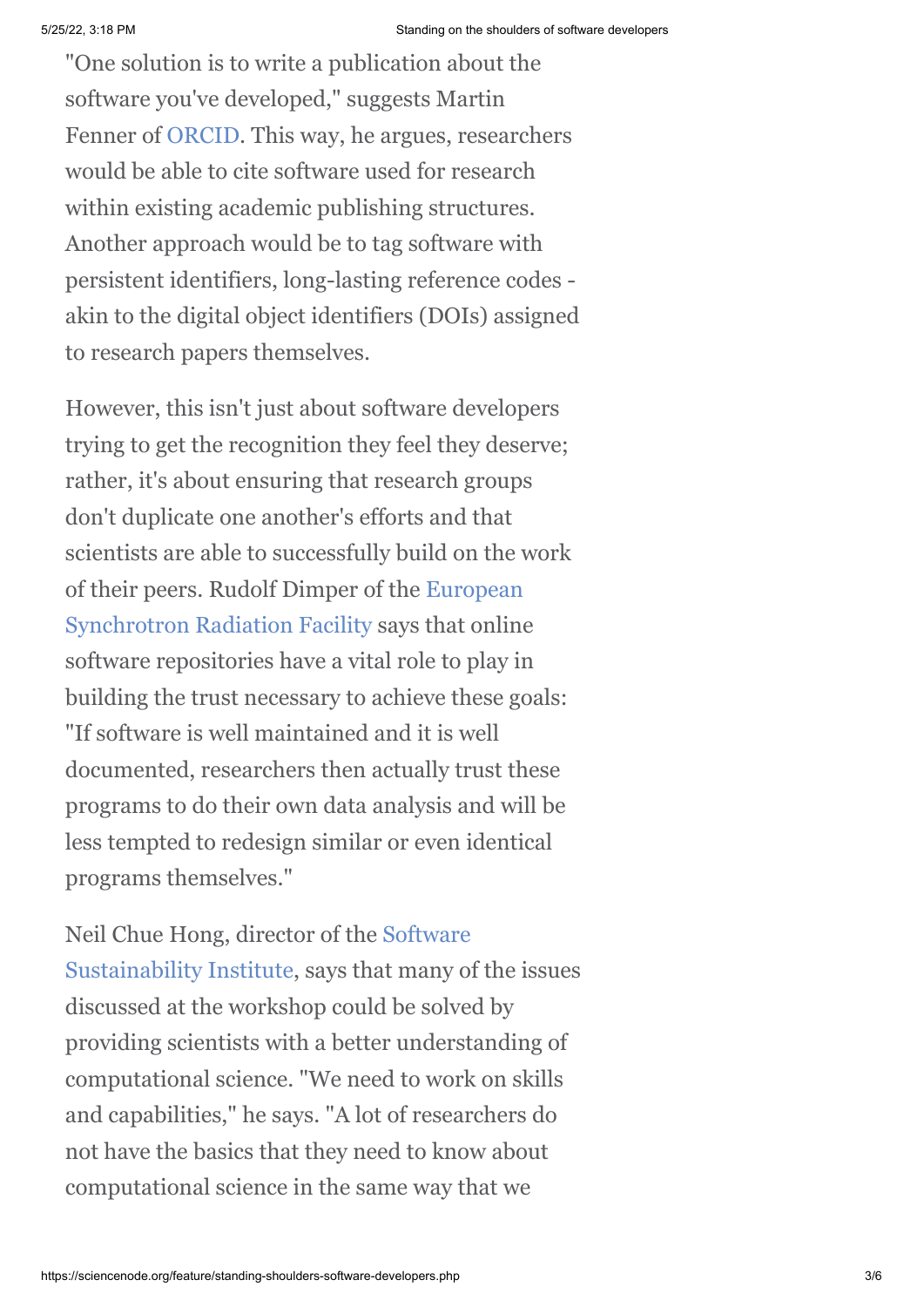hope all scientists have been taught the basics of statistics."

Inspired by Tim Berners-Lee's 5 stars of linked, [open data, Chue Hong goes on to propose a 5-st](http://www.w3.org/DesignIssues/LinkedData.html)ar ratings scheme for software. His categories are as follows:

\* Existence: there is accurate metadata that defines the software

\*\* Availability: the software can be accessed and run

\*\*\* Openness: the software has an open, permissible license

\*\*\*\* Linked: related data, dependencies and papers are referenced

```
***** Assured: the software provides ways of
demonstrating "correctness"
```
However, even putting a system such as this in place isn't enough; the system of incentives for researchers needs to be fundamentally changed, suggests Chue Hong. He cites work by the [ImpactStory](http://impactstory.org/) organization to incorporate nontraditional outputs, such as developing scientific software, into measuring academic reputation and impact. "One of the things they've recently developed is a way of linking to researchers' [GitHub](https://github.com/) profiles," says Chue Hong. "This allows you to create different types of alternative metrics about your impact on the community." (GitHub is an online hosting service for software development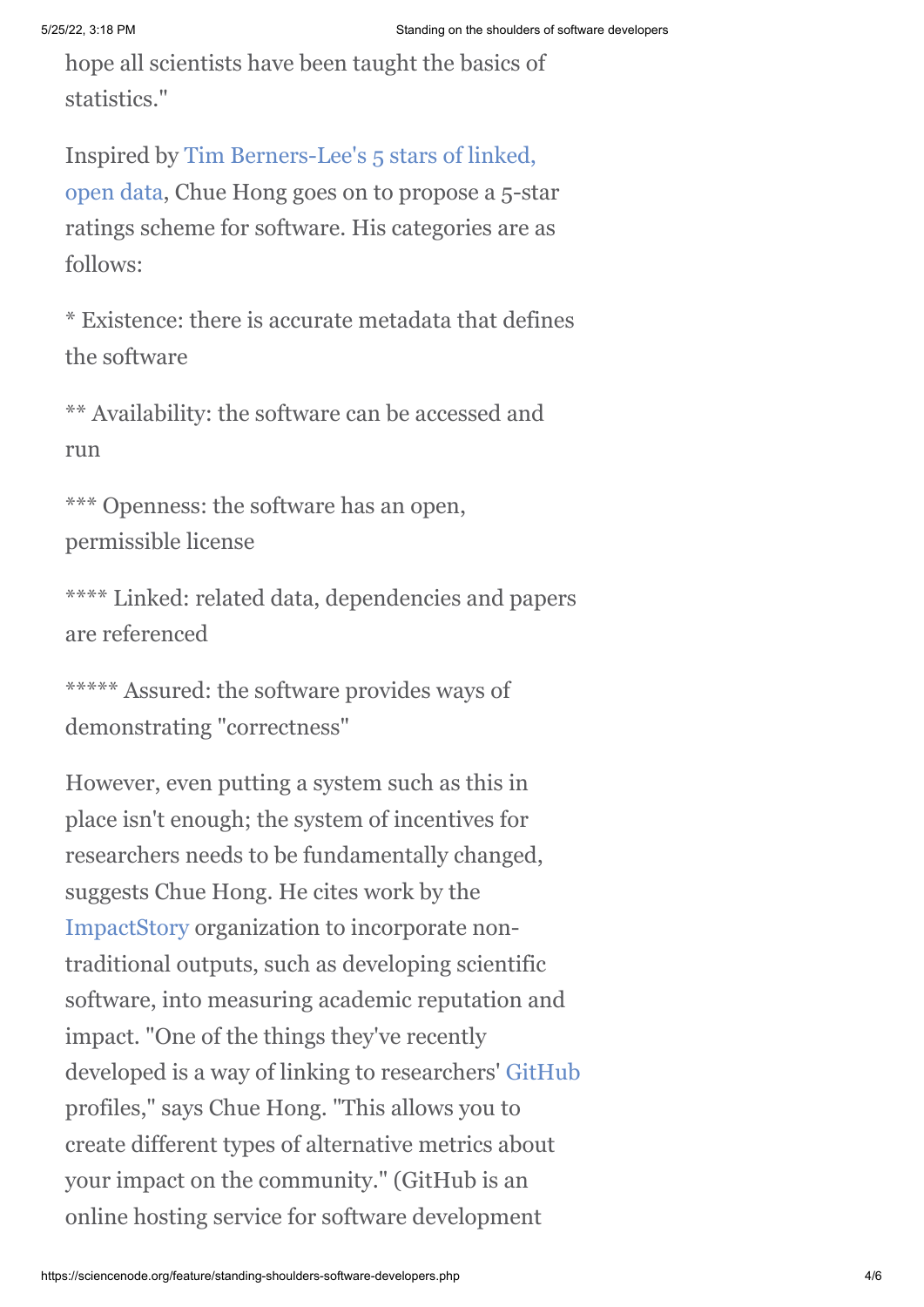projects - a sort of social networking site for programmers who want to share code.)

[Björn Brembs](http://brembs.net/) of [DataCite](http://datacite.org/) agrees with Chue Hong on the need to broaden the range of activities deemed important in influencing the academic reputation of researchers. "Today, we produce three things and only one of these is publications," he says. "In principle, we produce software (both to generate and validate the data), data, and publications." He argues that all three of these things ought to be taken into account when academic institutions judge the 'success' of their researchers.

Brembs goes on to say that the current state of affairs in the academic research community, with regards to software sustainability, is a mess. "There's no software archiving to speak of," he says. "It's like the web in 1995."

*You can read the original version of this article on the CERN website, [here.](http://home.web.cern.ch/about/updates/2013/01/standing-shoulders-software-developers)*